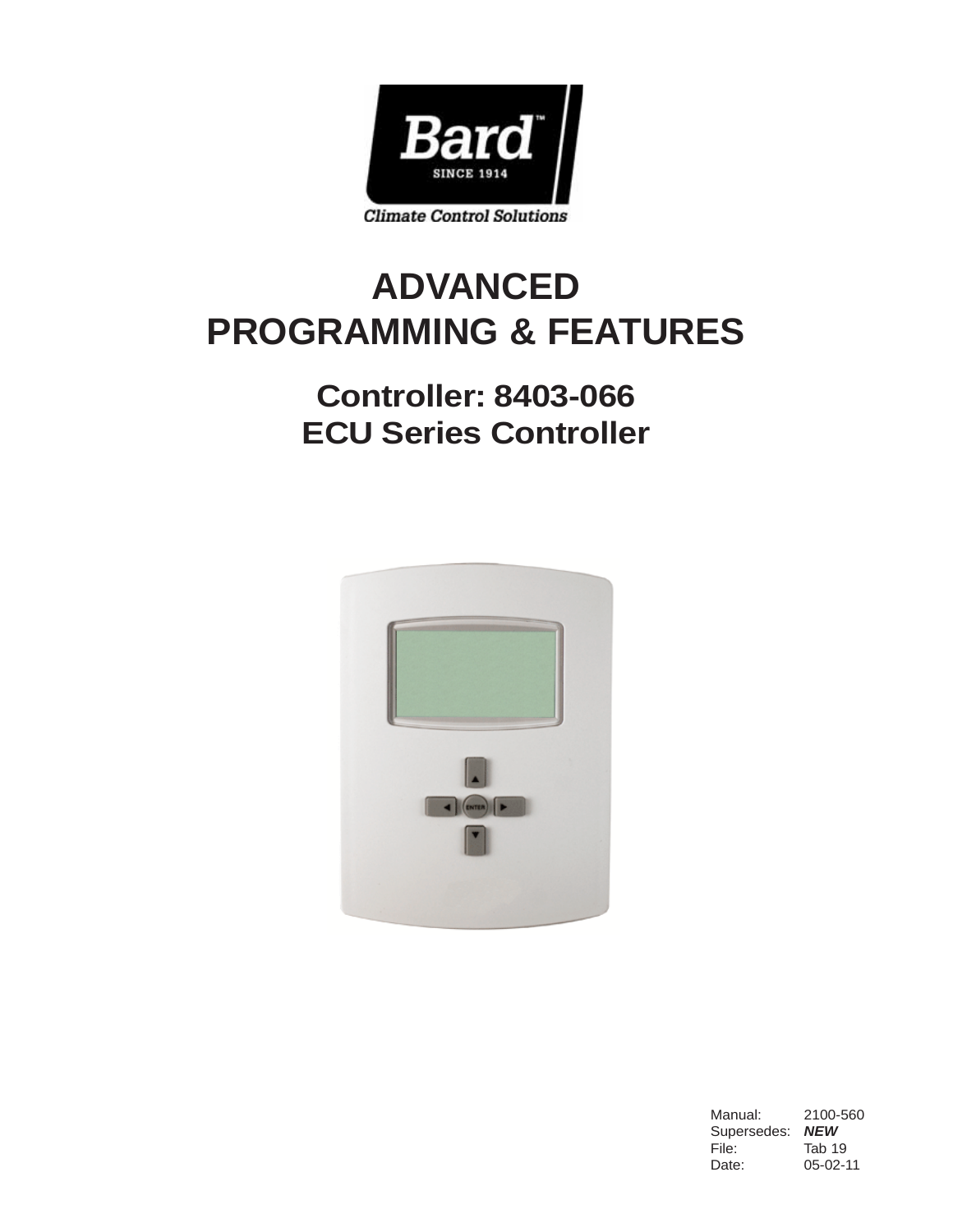## **TABLE OF CONTENTS**

## **Programming & Features**

| Controller Programming & Features  Page 3   |  |
|---------------------------------------------|--|
|                                             |  |
| Temporary Temperature Override  Pages 3 & 4 |  |
|                                             |  |
|                                             |  |
|                                             |  |
|                                             |  |
|                                             |  |
|                                             |  |
|                                             |  |
|                                             |  |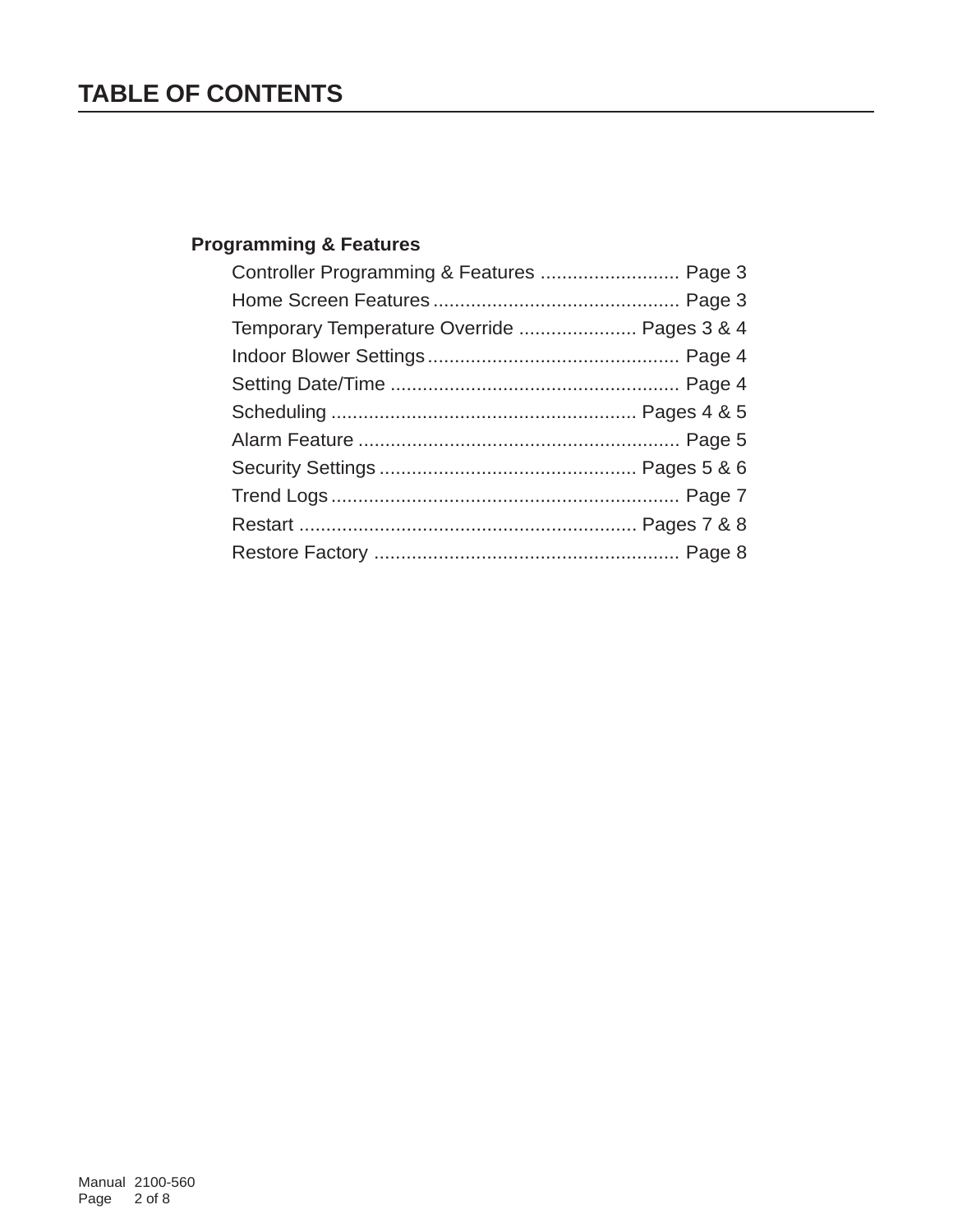### **\*NOTE:** Implement **Controller Install/Operation/Quick Start Guide** first.

#### **Home Screen Features:**



Navigate the menus and change settings by pressing a combination of various arrow buttons and the Enter button. Push the:

- *Enter* button to select and/or exit value editing
- *Up* or *Down* button to move among entries
- *Right* or *Left* button to move among value fields
- Left button to return to the home screen

\*Note: Access to the Main Menu, setpoint adjust, and System/Occupancy/Fan override may require a password.

**Temporary Temperature Override:** Any changes to temperature from the Home Screen will result in a temporary "override" which will last for a programmable length of time (factory default is 1 hour).

**To change temperature temporarily** from the Home Screen, press:

- 1. *Up or Down* button to access the current temperature setpoint. **"SET"** will appear under temperature reading.
- 2. *Up or Down* button again to adjust current temperature setpoint to desired temperature
- 3. *Enter or Left/Right* buttons to select temporary setpoint change. **"OVR"** will appear in the **Occupancy Status Line.**

**To cancel Temporary Override** from the Home Screen, press:

- 1. *Left* button to highlight **Current Operation Status Line.**
- 2. *Down* button to highlight **Occupancy Status Line**
- 3. *Enter* button to select **Occupancy Status Line**
- 4. *Enter* button again to select **"Occ Override"** and highlight **"ON"**
- 5. *Up/Down* button(s) to change from **"ON"** to **"OFF"**
- 6. *Enter* button to select override cancellation
- 7. *Left* button to navigate back to **Home Screen**

#### **To adjust Temporary Override time length from Home Screen,** press:

- 1. *Right* button to access **Main Menu** Screen
- 2. *Down* button through entries to highlight **System**
- 3. *Enter* button to select **System** and enter **System Screen**







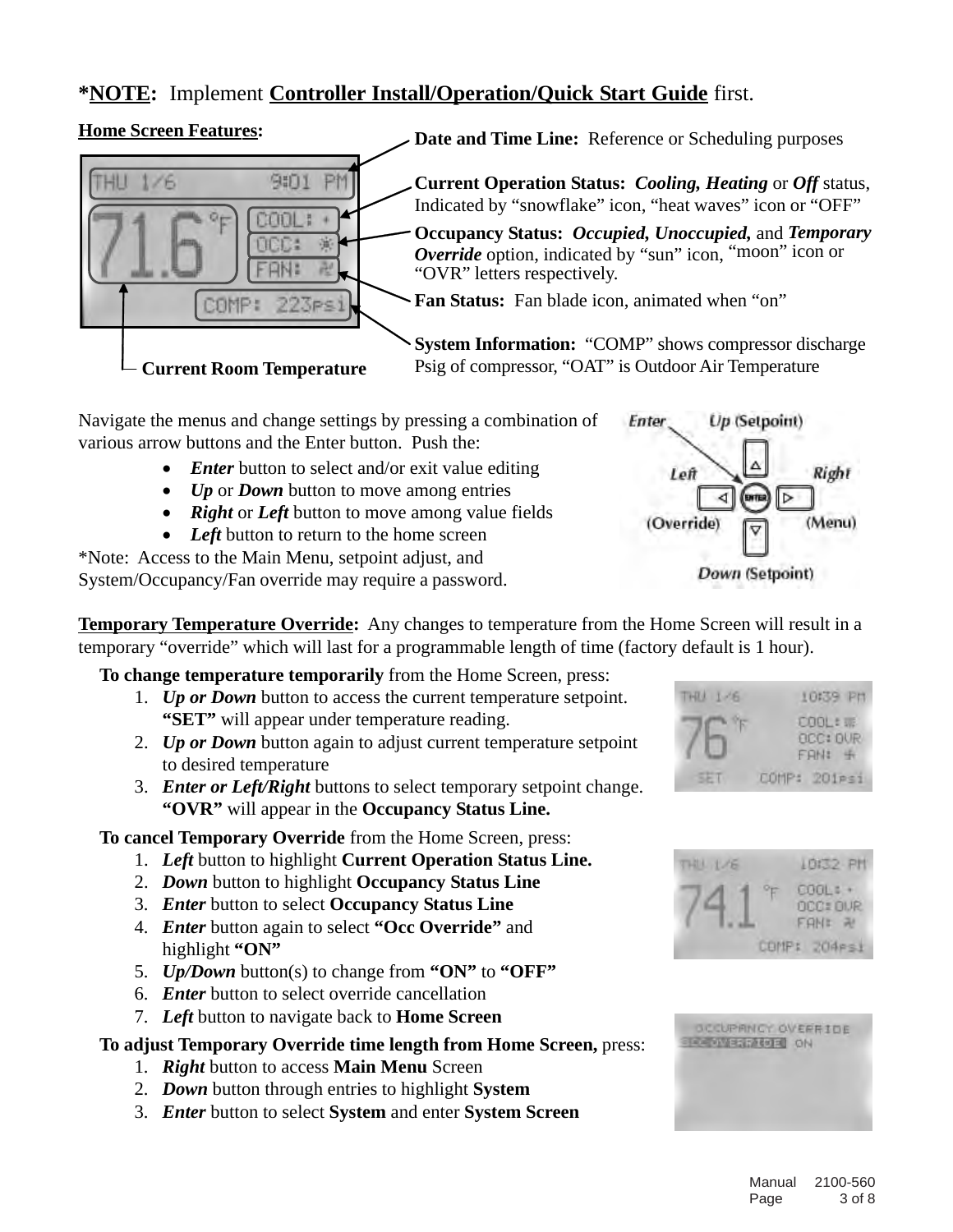#### **Adjusting Temporary Override time length** (continued)

- 4. *Down* button through entries to highlight **Occ Override (Hrs)**
- 5. *Enter* button to select **Occ Override (Hrs)**
- 6. *Up/Down* button(s) to adjust time (1/2 hour increments, Max. 12 hours)
- 7. *Enter* button to select new override time limit
- 8. *Left* button to navigate back to **Main Menu**
- 9. *Left* button to navigate back to **Home Screen**

**Indoor Blower Settings:** The indoor blower can be set to **always** run at 100% capacity regardless of call, and also to run in either continuous or auto mode during occupied (always) periods.

#### **To access/change Blower Settings from the Home Screen,** press:

- 1. *Left* button to highlight **Current Operation Status Line**
- 2. *Down* button to highlight **Fan Status Line**
- 3. *Enter* button to select **Fan Status Line** and enter **Fan Modes Screen**
- 4. *Down* button through selections, adjust as necessary.

- **Always 100%: "YES"** = system blower always runs 100% speed regardless of compressor modulation or stages of heating, **"NO"** = system blower modulates to specific speeds engineered by factory for best efficiency **(Factory Default)**

- **Unocc:** Since scheduling is not active on this controller, this setting has no effect on fan operation.
- **Occ: "ON"** = system fan will run continuously during all operational modes **(Factory**

**Default), "Auto"** = system fan will operate during call for cooling or heating, but will cycle off when no compressor or no heating is needed.

- 5. *Enter* button to save changes to Fan Modes Selections
- Repeat steps 4 through 5 for all changes to Fan Modes Selections
- 6. *Left* button to return to Home Screen

**Setting Date/Time:** Unless scheduling is desired, the absolute date and time are not necessary, and only used for alarm reporting reference points. Not entering a date/time will have no operational effect upon the controller.

#### **To enter the current date and time from the Home Screen,** press:

- 1. *Right* button to access **Main Menu** Screen
- 2. *Down* button through entries to highlight **Date/Time**
- 3. *Enter* button to select **Date/Time** and enter **Date/Time Screen**
- 4. *Enter* button to select **Date:**
- 5. *Up/Down* button(s) to adjust existing **Month, Day, Year**
- 6. *Enter* button to select new entry
- 7. *Down* button to highlight **Time:**
- 8. *Up/Down* button(s) to adjust existing **Hours, Minutes, Seconds**
- 9. *Enter* button to select new entry
- 10. *Left* button to navigate back to **Main Menu**
- 11. *Left* button to navigate back to **Home Screen**

**Scheduling:** Scheduling is not a necessary part of the initial programming. It is an optional function meant to allow for *setback* temperatures during **unoccupied** periods. From the factory, the controller has no scheduling and will only allow **occupied** setpoints unless otherwise scheduled. If scheduling is desired, current **Date/Time** will be necessary (see above).

**\*Note:** Scheduling is NOT available for **CCVC** or **CCFC** system operation.

**SYSTEM STEM EMBLE: BUTO CONTRACTMENT 1.0** INACTIVITYLSECS\ - 60 **DISPLAY BLANKING NO** 

DRTE-TIME 0005 S. MAL ELECT **MA 26180 S 13H 211** 

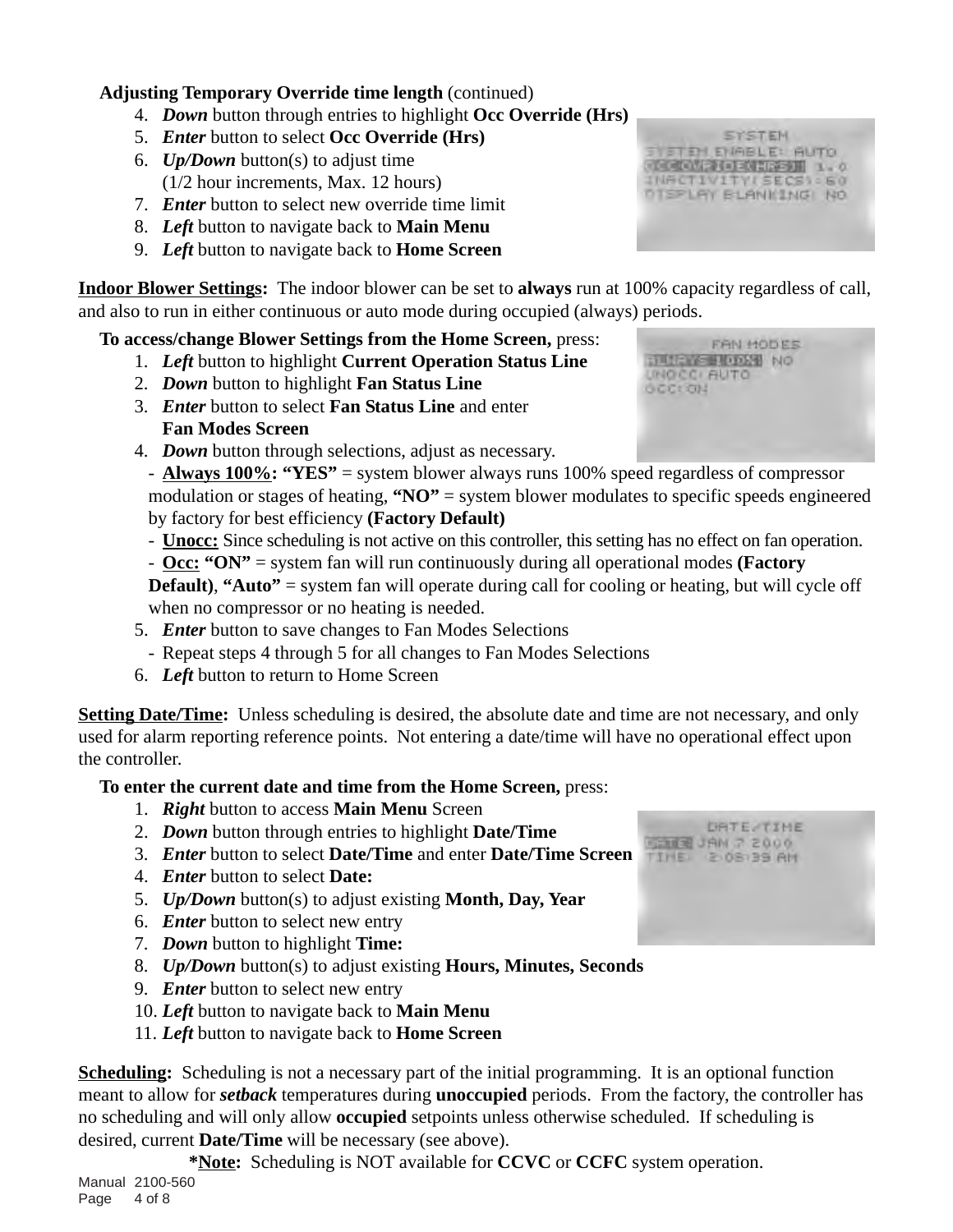#### **Scheduling:** (continued)

#### **To access scheduling from the Home Screen,** press:

- 1. *Right* button to access **Main Menu** Screen
- 2. *Down* button through entries to highlight **Schedule**
- 3. *Enter* button to select **Schedule** and enter **Schedule** Screen
	- Use the Up/Down buttons to scroll through schedule options **Weekdays** and **Weekend** for a "5+2" style of scheduling \*Up to six (6) separate Occ/Unocc periods/day\*
		- **Entire Week** for a "7-Day" style of scheduling

\*Up to six (6) separate Occ/Unocc periods/day\*

**Individual Days** for specific day-customization scheduling \*Up to six (6) separate Occ/Unocc periods/day\*

**Holidays** for up to twelve (12) holiday exceptions to the main scheduling \***Holidays** will override to setback temperatures for that specific date

- 4. *Enter* button to select specific **Schedule** Option
- 5. *Enter* button to select specific period of Occ/Unocc
- 6. *Right* button to access hours/minutes/seconds
- Adjust as necessary with Up/Down buttons
- 7. *Right* button to access period status
- Adjust as necessary with Up/Down buttons choice of ON (occupied), OFF (unoccupied), or NULL (do not program this value) "NULL" is used in certain Commercial Control platforms, and is not suitable for use in a stand-alone ECU-Controller configuration.
- 8. *Enter* button to save scheduling programming
- 9. Repeat steps 3-8 as necessary to complete Scheduling time periods.
- 10. *Left* button to navigate back to **Main Menu** Screen
- 11. *Left* button to navigate back to **Home Page**

**Alarms Feature:** High pressure, low pressure, high temperature, and low temperature anomalies will be recorded within an internal page. Alarms may be viewed and deleted as necessary for serviceability.

#### **To view/delete internal Alarms,** press:

- 1. *Right* button to access **Main Menu** Screen
- 2. *Down* button through entries to highlight **Alarm**
- 3. *Enter* button to select **Alarm** and enter **Alarm Screen**
- Logged alarms with show brief description/date
- 4. *Enter* button to show more detailed descriptions of **Alarm**
- 5. *Enter* button to be given **delete** choice
- 6. *Enter* button to delete alarm
- 7. *Left* button to navigate back to **Main Menu**
- 8. *Left* button to navigate back to **Home Screen**

**Security Settings:** There are five (5) separate areas that can be controlled by passwords, and four (4) individual levels of security.

**To access/program areas of security from Home Screen,** press:

- 1. *Right* button to access **Main Menu** Screen
- 2. *Down* button through entries to highlight **Advanced**
- 3. *Enter* button to select **Advanced** and enter **Advanced Screen**
- 4. *Down* button through entries to highlight **Security**
- 5. *Enter* button to select **Security** and enter **Security Screen**
- 6. Controller will ask for **Admin Level Password** Factory Default **Admin Level Password: BARD**

MAIN MENU **REQUIT** ADVANCED **ALARM** DATE/TIME **Experiencial** SETPOINTS SYSTEM

SCHEDULE (EEKDAYS [MON-FRI] WEEKEND [SAT-SUN] ENTIRE WEEK I MON-SUN 1 INDIVIDUAL DAYS HOLIDAYS

|              | <b>WEEKDAYS</b>                                 |    |
|--------------|-------------------------------------------------|----|
| 549          | 12:00:00 AM                                     | OЫ |
| 2:           |                                                 |    |
| $\mathbb{B}$ | the last 2 days and 2 hour and 1 days have      |    |
| 4:           | met vers 2 dans noch 2 von hans 1 dans noch     |    |
| 5:           | from the Constitution Constitution Constitution |    |
| 6:           | the set of the set of the first control         |    |
|              | [ -> ] DELETES ENTRY                            |    |



| <b>ETERINT CRAF USER</b> |
|--------------------------|
| <b>RIN MENUT USER</b>    |
| <b>YSTEM MODEL USER</b>  |
| <b>CCOVERRIDE: USER</b>  |
| RN OCCJUNOCC: USER       |
|                          |

 $overline{r}$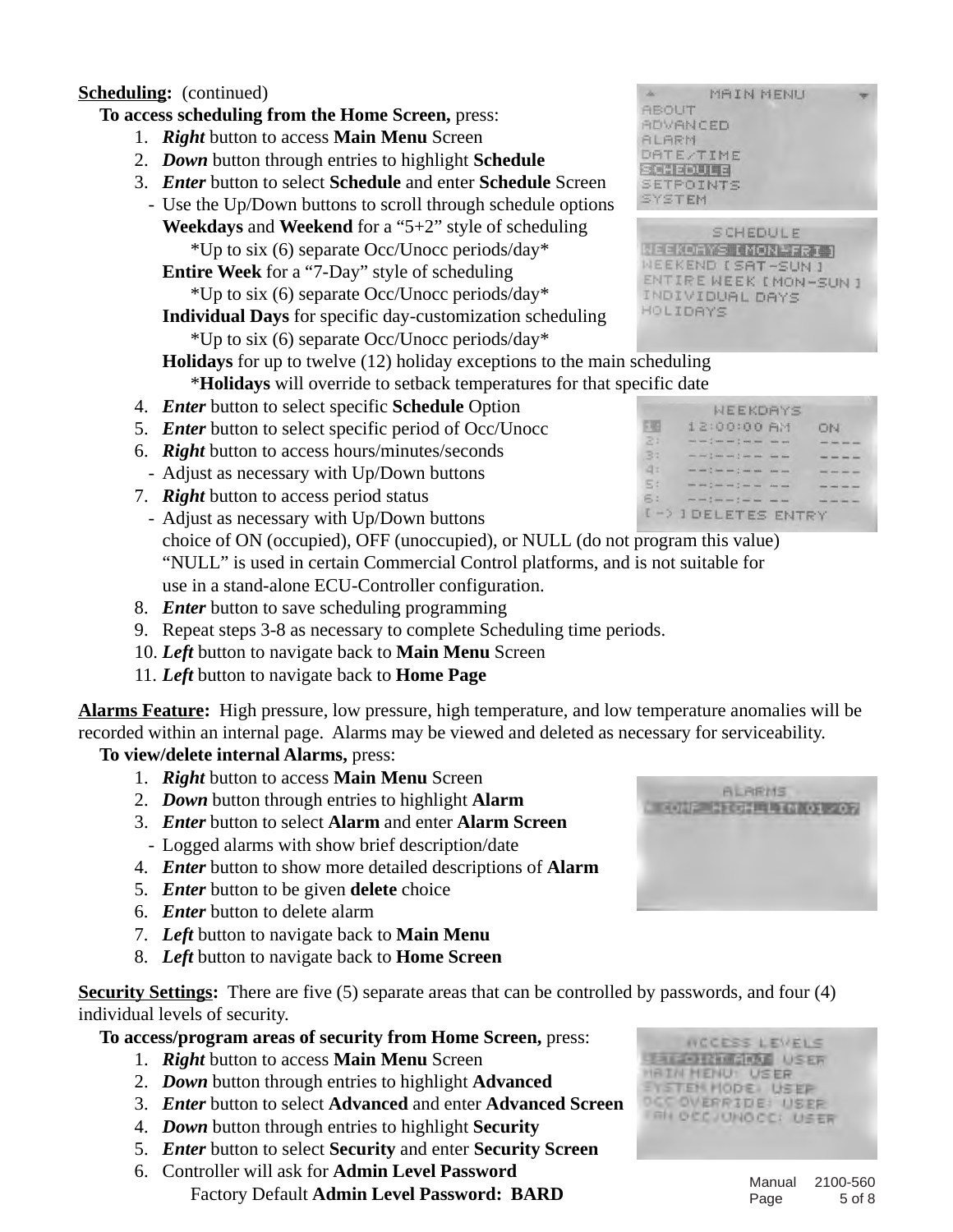#### **Security Settings:** (continued)

- 7. *Enter* button to select **Access Levels** and enter **Access Levels Screen,** scroll through and select among the **five (5) Access Levels** you would like to secure: **Setpoint Adj., Main Menu, System Mode, Occ Override,** and **Fan Occ/Unocc**
- 8. *Up/Down* button(s) to select among the **four (4) levels of security** for each **Access Level None, User, Operator,** and **Administrator**
- 9. *Enter* button to select the new level of security for the **Access Level**
- Repeat steps 6 through 8 for each of the **five (5) Access Levels**
- 9. *Left* button to navigate back to **Security Screen**
- 10. *Left* button to navigate back to **Advanced Screen**
- 11. *Left* button to navigate back to **Main Menu**
- 12. *Left* button to navigate back to **Home Screen**

#### **To access/change Passwords from the Home Screen,** press:

- 1. *Right* button to access **Main Menu** Screen
- 2. *Down* button through entries to highlight **Advanced**
- 3. *Enter* button to select **Advanced** and enter **Advanced Screen**
- 4. *Down* button through entries to highlight **Security**
- 5. *Enter* button to select **Security** and enter **Security Screen**
- 6. Controller will ask for **Admin Level Password** Factory Default **Admin Level Password: BARD**
- 7. *Down* button through entries to highlight **Passwords**
- 8. *Enter* button to select **Passwords** and enter **Passwords Screen**
- 9. *Up/Down* button(s) to select among the **three (3) levels of security passwords User, Operator,** and **Administrator** ("None" Level has no Password)
- 10. *Enter* button to select specific **Password**
- 11. *Up/Down* and *Right* button(s) to enter digits to specific **Passwords**
- 12. *Enter* button to save **Password**
- Repeat steps 9 through 12 for each of the **three (3) levels of security passwords**
- 13. *Left* button to navigate back to **Security Screen**
- 14. *Left* button to navigate back to **Advanced Screen**
- 15. *Left* button to navigate back to **Main Menu**
- 16. *Left* button to navigate back to **Home Screen**

**\*Note:** After any password is given, the only delay to enabling security programming will be the **Inactivity (Secs)** setting of controller (60 seconds is factory default). Once 60 seconds of button inactivity is realized, security settings will go into effect.

**\*\*Note:** If Admin password is changed to "0000," it will inactivate all security passwords, and allow unlimited access at all levels.

#### **To access/change Inactivity (Secs) setting of controller from the Home Screen,** press:

- 1. *Right* button to access **Main Menu** Screen
- 2. *Down* button through entries to highlight **System**
- 3. *Enter* button to select **System** and enter **System Screen**
- 4. *Down* button through entries to highlight **Inactivity (Secs)**
- 5. *Enter* button to select **Inactivity** and highlight seconds
- 6. *Up/Down* button(s) to adjust amount of seconds of inactivity
- 7. *Enter* button to save new time limit
- 8. *Left* button to navigate back to **Main Menu**
- 9. *Left* button to navigate back to **Home Screen**



| <b>Aug al call</b> | Ŭ |     | 0 0 | 打击 |  |
|--------------------|---|-----|-----|----|--|
| OPERATOR:          | ū | O   | Ĥ   | ū  |  |
| ADMIN:             | B | ARD |     |    |  |
|                    |   |     |     |    |  |
|                    |   |     |     |    |  |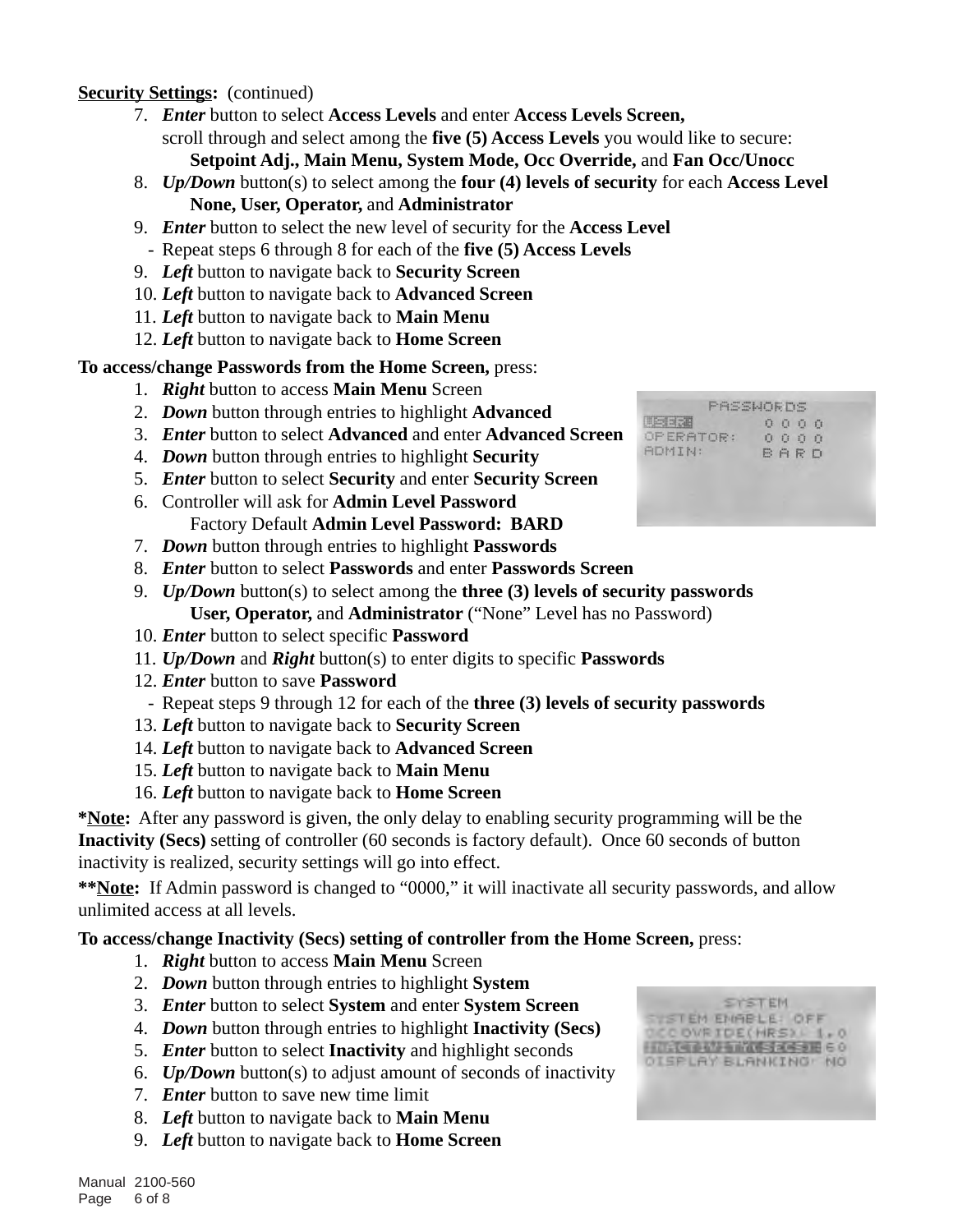**Trend Logs:** The controller can be enabled to show a history log of recorded information, specific to input sensors installed on the unit. Space temperature has been set up as a factory default log, with 10 min. samples taken continuously.

#### **To access Trend Logs from the Home Screen,** press:

- 1. *Right* button to access the **Main Menu** Screen
- 2. *Down* button through entries to highlight **Trend Viewer**
- 3. *Enter* button to select **Trend Viewer** & enter **Trend Viewer Screen**
- 4. *Down* button through entries to highlight chosen **Log**
- 5. *Enter* button to select **Log** and view recorded results
- 6. *Left* button to navigate back to **Trend Viewer Screen**
- 7. *Left* button to navigate back to **Main Menu**
- 8. *Left* button to navigate back to **Home Screen**

**To program Trend Logs from the Home Screen,** press:

- 1. *Right* button to access **Main Menu** Screen
- 2. *Down* button through entries to highlight **Advanced**
- 3. *Enter* button to select **Advanced** and enter **Advanced Screen**
- 4. *Down* button through entries to highlight **Trend Logs**
- 5. *Enter* button to select **Trend Logs** and enter **Logs Screen**
- 6. *Down* button to highlight chosen Trend Logs
- **Trend 1** is factory default set-up to trend space temp
- **Trend 2 Trend 8** are programmable
- 7. *Enter* button to select chosen **Log** and enter **Setup Screen**
- 8. *Down* button to highlight **Object Ref.**
- 9. *Select* button to select **Object Ref.** and choose from the following:
- AI1 Space Temperature (Factory Default Trend 1)
- BV1 Occupancy BO1 Indoor Fan -AV1 Minimum Deadband
- 10. *Down* button to highlight **Log Enable**
- 11. *Enter* button to select **Log Enable**
- 12. *Up/Down* button(s) to toggle **False** to **True**
- 13. *Enter* button to save **True** Setting
- 14. *Down* button to highlight Interval (Mins)
- 15. *Enter* button to select Interval (Mins)
- 16. *Up/Down* button(s) to adjust minutes of interval between readings
- 17. *Enter* button to save new setting
- 18. *Left* button to navigate back to **Trend Log Screen**
- 19. *Left* button to navigate back to **Advanced Screen**
- 20. *Left* button to navigate back to **Main Menu Screen**
- 21. *Left* button to navigate back to **Home Screen**

**Restart:** Should the controller exhibit erratic/haphazard performance during programming or operation, a "soft-start" function has been enabled into the programming.

#### **To initiate a Restart from Home Screen,** press:

- 1. *Right* button to access the **Main Menu** Screen
- 2. *Down* button through entries to highlight **Advanced**
- 3. *Enter* button to select/enter **Advanced Screen**
- 4. *Down* button through entries to highlight **Restart/Restore**
- 5. *Select* button to select/enter **Restart/Restore** Screen
- 6. Controller will ask for **Admin Level Password** Factory Default **Admin Level Password: BARD**

|                   | TL#1-SPACE TEMP      |  |
|-------------------|----------------------|--|
| 三百万里山三            | <b>SIGBAM ENABLE</b> |  |
| JAN 06            | $3743911 - 71 - 7$   |  |
| <b>JANOE</b>      | 3153AM, 73.0         |  |
| <b>JAH06</b><br>ı | 4:04AM, 72.4         |  |
| TAN06             | 41.48M <sub>2</sub>  |  |
| <b>IRM OE</b>     | $4.24$ AM $32.4$     |  |
| <b>TANIOE</b>     | U:34AM) 73.          |  |



TREND #1 **SPACE TEMPERATURE LOB JEJECT PEF AI1** LOG ENRBLE: TRUE INTERVALININS) 10 STOP M FULL PALSE RESET COUNT NO COUNT 252

|        | <b>ADVANCED</b>        |  |
|--------|------------------------|--|
|        | <b>AFFLICATION</b>     |  |
|        | <b>CB PROGRAMS</b>     |  |
|        | COMMUNICATION          |  |
|        | <b>DATE/TIME</b>       |  |
| INPUTS |                        |  |
| LIMITS |                        |  |
|        | <b>RESTART/RESTORE</b> |  |
|        |                        |  |